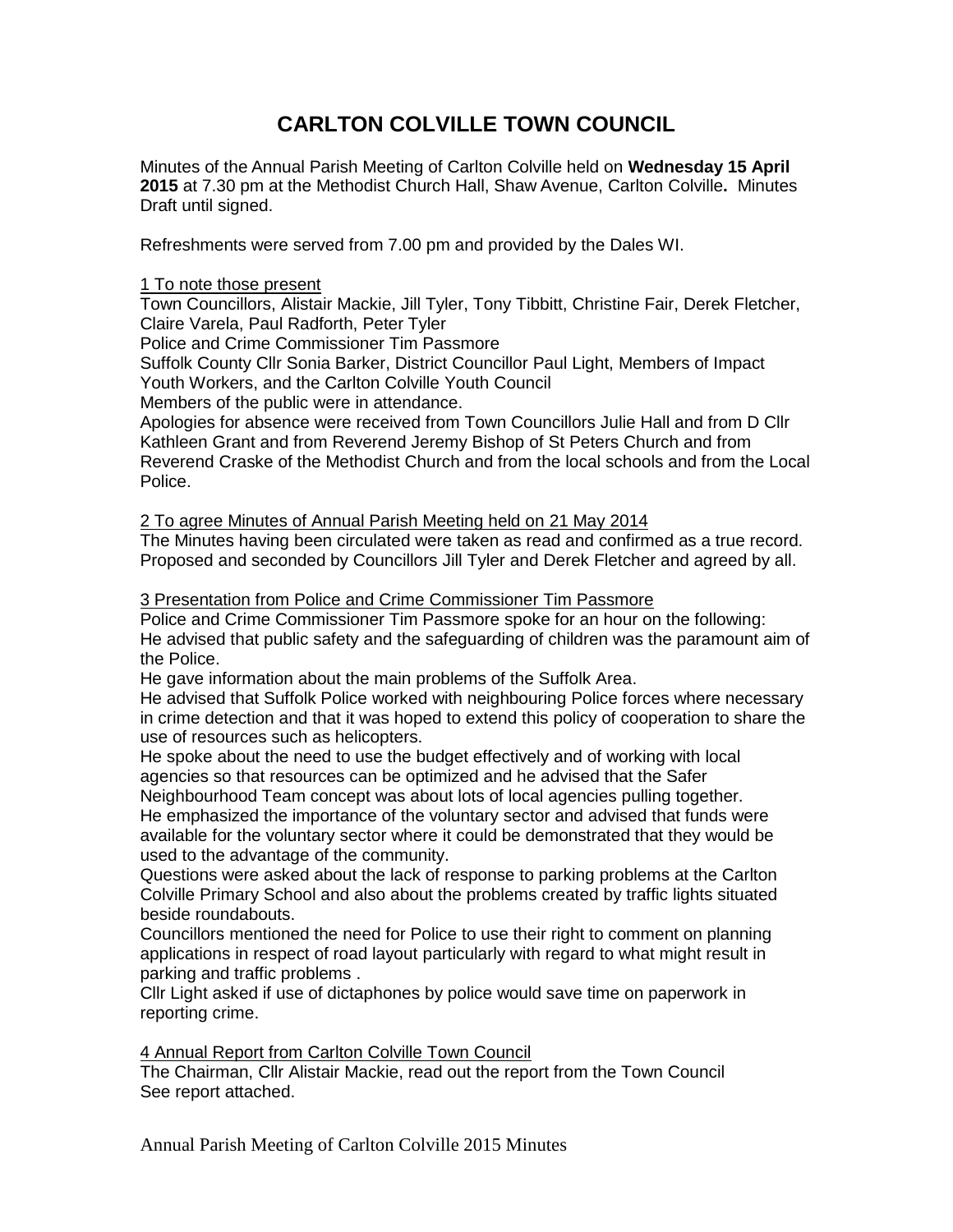5 Annual Police report This was read out. See attached

6 Annual Schools Report

A report from Pakefield High School was received after the Meeting. See attached

7 Annual Reports from Community Groups

The reports from community groups below were read out and are attached The Youth Council Impact Youth Workers The Dales W I Carlton Colville Fuel or Poors Allotment Charity County Cllr Sonia Barker and District Cllr Paul Light read out highlights from their reports. Reports attached

There being no further business the Meeting closed at 8.55 pm

Chairman………………………………………………………..Date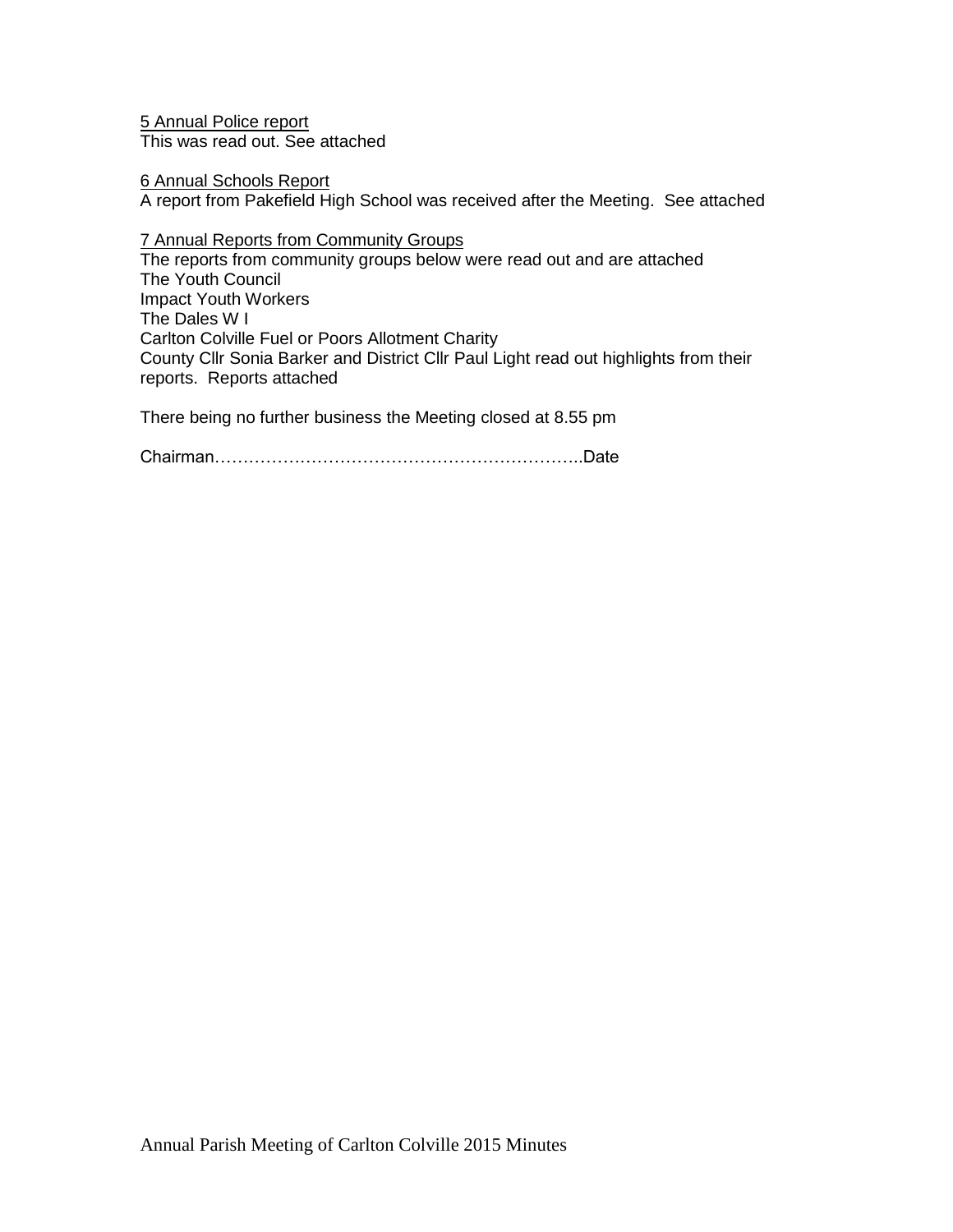#### **Carlton Colville Town Council Year End Report for Year Ending 31st March 2015**

The year has continued to be another busy and demanding one for the council. As ever we have continued to collaborate with others to resolve concerns of the residents about matters that affect them and to understand how we can improve the area.

What have we achieved:

- Winning a SALC award for our website, thank you to David Kindred for all of your hard work;
- Working with stakeholders to understand the challenges of parking at Carlton Colville Primary School and ensuring that the first steps to providing safer routes to school for the children are provided;
- A full review of the parks and open spaces in the area, we await a schedule from Waveney Norse to deal with the urgent and important matters;
- To formally register an interest in the old primary school site for use as a community hub. There is still a lot of work to do to move this forward.

Business as usual:

- Continuing to build good working relationships with other organisations in Carlton Colville;
- Continuing to build our website and fb page to be first class sources of information about Carlton Colville;
- Supporting the Carlton Colville Youth Council;
- Provision of a Christmas tree and lights;
- More bins:
- Hanging baskets;
- Production of Newsbeat Magazine;
- Ensuring that Carlton Colville is safe for residents by ensuring that damage to public property is dealt with promptly;
- Scrutinising planning applications;
- Trying to deal with the dog fouling problem;
- Working with local councillors to resolve community problems;
- Trying to get a post office in Carlton Colville;
- Allotment management;

The allotments have now been going for a year, the site looks like it has been there a lot longer. There is a real community feel, a committee has been established and will meet twice a year (i.e. in the Spring and Autumn) and the noticeboard is now in situ too. With the length of the waiting list we should try and find some land to develop another site.

The Youth Council are still meeting. Their survey work is continuing and should be completed soon. They are a very enthusiastic team and want to see some action!

As we all know when we convene at our first meeting of our new term of office we will see some new faces. I think it is appropriate to also say thank you to Cllr Tibbitt all his hardwork and commitment to the council as he will be leaving us at that time. I would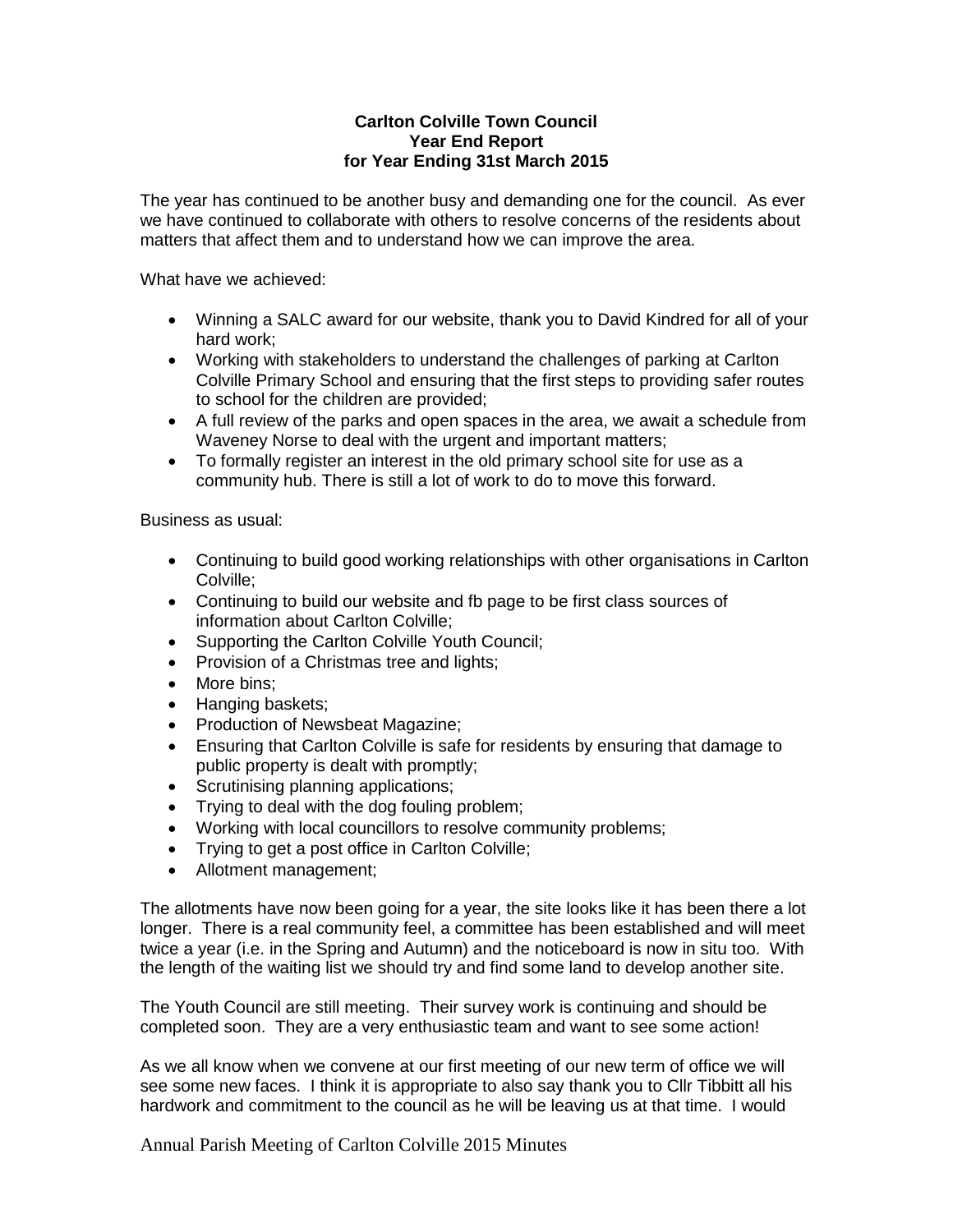also like to say thank you to both Cllrs Hall and Mackie for serving as Chairman this year, I know both were reluctant to take on this mantle but both have done a sterling job.

The challenges we face going forward are very important in developing the locality for the future and therefore we will have to determine whether we should have a Community Led Plan and/or a Neighbourhood Plan. These will give us a real focus on what the priorities are for the area.

Good luck for the coming year and thank you for all of your hard work this year.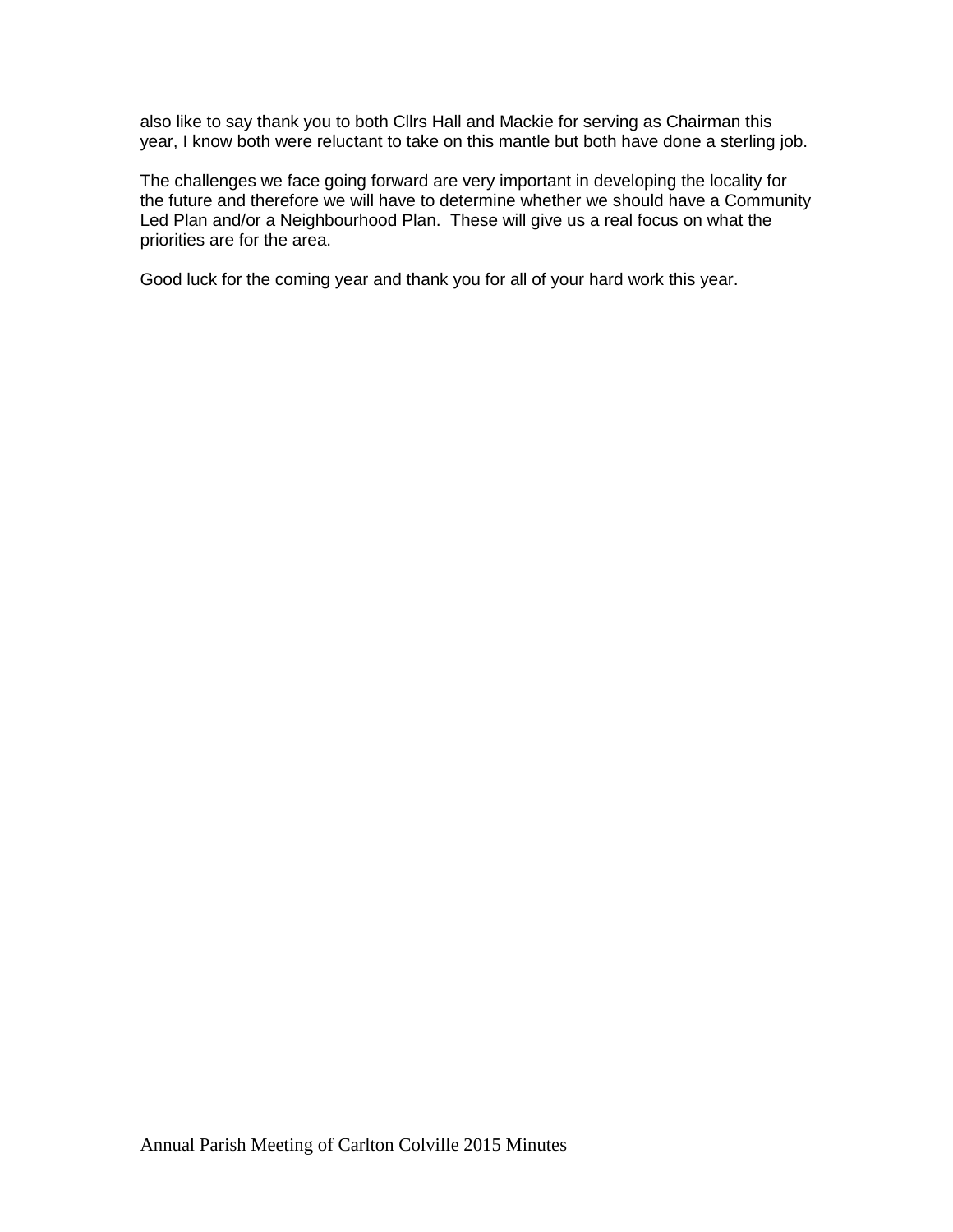# CARLTON COLVILLE TOWN COUNCIL ANNUAL POLICE REPORT

## 2015

| <b>TYPE OF</b>                  | 2013/2014      | 2014/2015      | <b>DIFFERENCE</b> |
|---------------------------------|----------------|----------------|-------------------|
| <b>CRIME</b><br><b>THEFT</b>    |                |                |                   |
|                                 | 36             | 38             | Increase 2        |
| <b>BURGLARY</b>                 |                |                |                   |
| <b>OTHER</b><br><b>BUILDING</b> | 11             | 12             | Increase 1        |
| <b>BURGLARY</b>                 |                |                |                   |
| <b>DWELLIING</b>                | 15             | 10             | Decrease 5        |
| <b>ASSAULT</b>                  | 30             | 48             | Increase 18       |
| <b>CRIMINAL</b>                 |                |                |                   |
| <b>DAMAGE</b>                   | 36             | 38             | Increase 2        |
| <b>PUBLIC ORDER</b>             | 11             | 6              | Decrease 5        |
| <b>ARSON</b>                    | $\overline{2}$ | $\overline{0}$ | Decrease 2        |
| <b>OTHER CRIME</b>              | 31             | 33             | Increase 2        |
| <b>TOTAL</b>                    | 172            | 185            |                   |

Report compiled by Pcso 3087 Steve Wicks on behalf of the South Lowestoft Safer Neighbourhood Team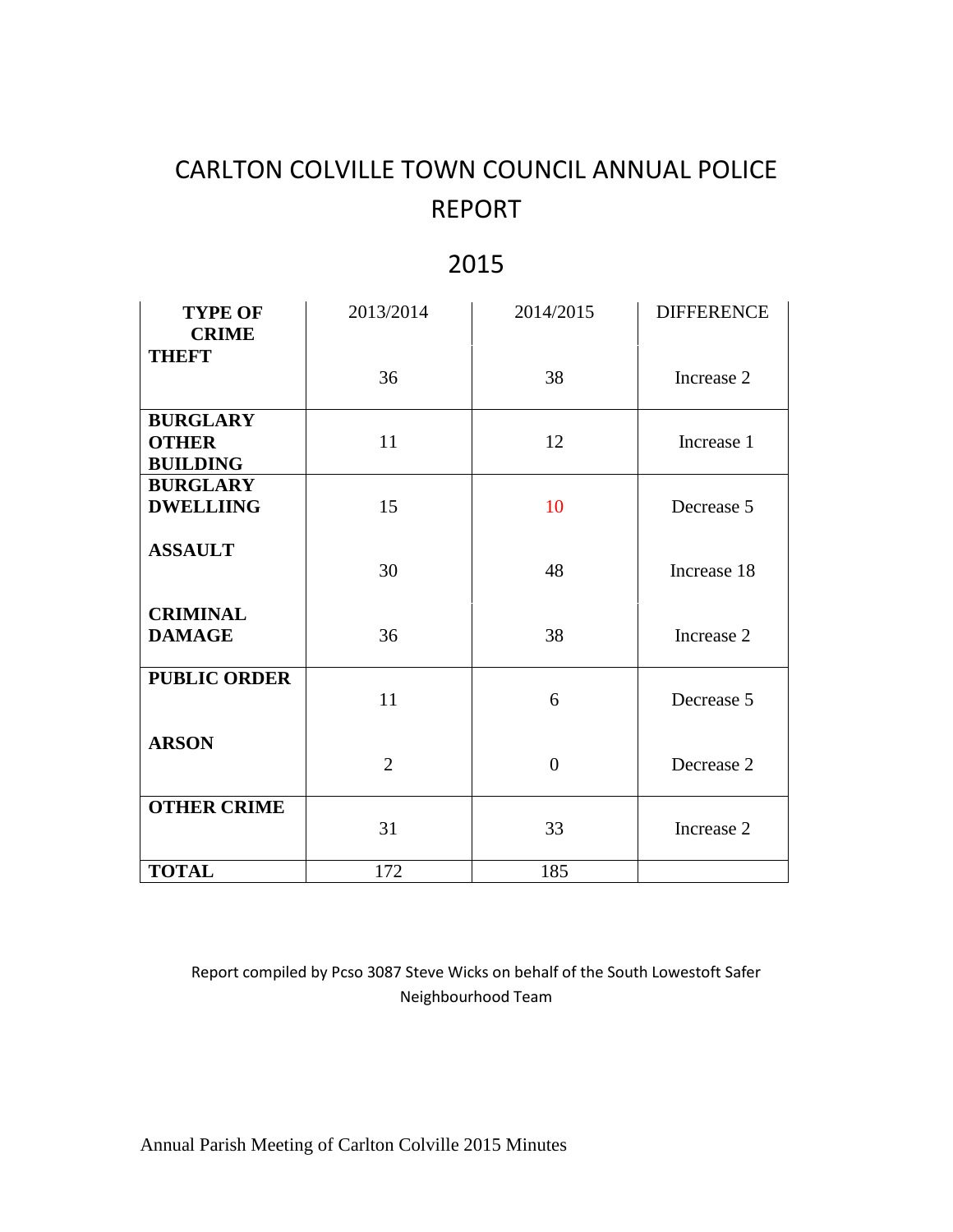#### Carlton Colville

#### YOUTH Council

the real change in carlton colville



#### Chairman's Report

2014/2015 has been a busy time for the Youth Council

September 2014 saw Joseph Jones (Secretary) and Abigail Tompsett (Youth Councillor) leave the Youth Council to start their University education. Joseph is studying Mathematics at Derby University whilst Abigail is studying Nursing at Staffordshire University. We wish them both well in their endeavours.

November 2014 saw the AGM where I was elected chair and Curtis Brinded, Vice Chair. It was decided to leave the Secretary's post open and that other officer posts should be left open until council members increased. Cllr Jill Tyler is currently acting secretary.

In October 2014, Tom and Curtis conducted a survey at Sir John Leman High School in Beccles to find out the students views on the recreational facilities in the Carlton Colville area.

The purpose of the survey was to:

- To make us aware of youth facilities in the local area
- To make us aware of the condition of these facilities
- To help us make more informed decisions on which play equipment and youth facilities to have
- To provide evidence to support our work

From November 2014 through to February 2015 the Youth Council and Cllr Tyler made several attempts to be granted access to local schools to conduct further surveys but we received little or no replies.

However, in early March 2015 Cllr Tyler was successful with Pakefield High School which enabled me to make contact with an IT technician at the school who has undertaken to set up an electronic survey for us which the students can complete when they logon to the school's IT system. The data will be forwarded to us when completed.

Also in March, I went to a Waveney Youth Council Meeting where they were very interested in the work of CCYC and several school contacts were made. Ashley Downs School have asked us to conduct a survey at their school so that their students could be included into the community, as they currently feel isolated. At a meeting on  $8<sup>th</sup>$  April 2015 the group agreed this was a good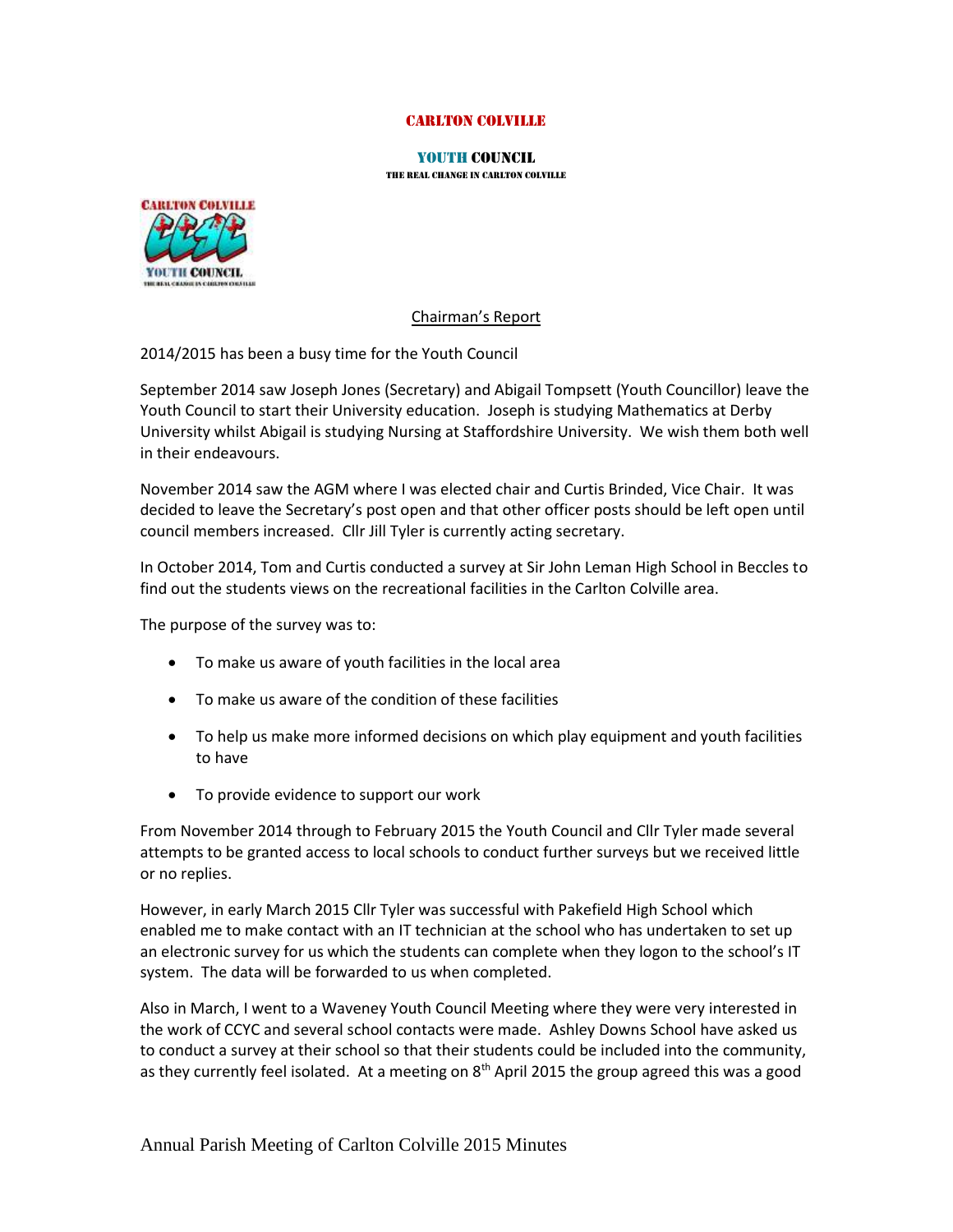idea because it would enable us to have a better understanding of the views and needs of all young people in Carlton Colville.

On 9<sup>th</sup> April 2015 Cllr Jill Tyler and I went to Carlton Meadow Skate Park to investigate reports of damaged equipment and to meet some of the young people using the skate park. One young lad said "Sometimes we will go to Normanston Park on our scooters because it doesn't feel safe when there are drunks and druggies here during the day".

Over the last 6 months the youth council has continued to work hard in gaining and logging data for our survey and continues to grow in strength even when our numbers are falling.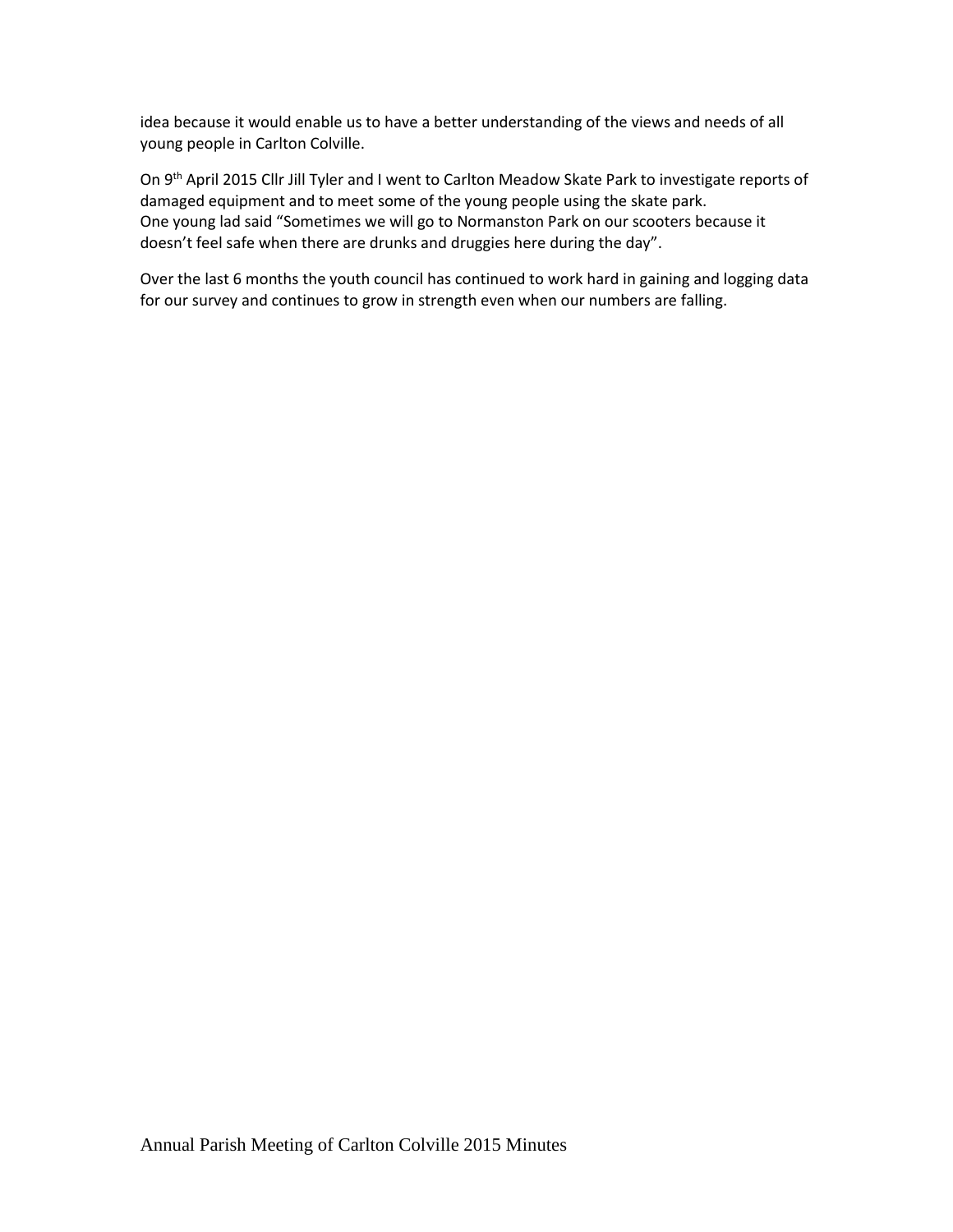## **Carlton Colville Fuel or Poor's Trust Charity**

To qualify for this grant you must reside in the old parish boundary of Carlton Colville which is the west side of Victoria Road Oulton Broad. You must also be seventy years of age or over and on a low income or income support.

Last year 80 recipients received the sum of of £190 from the Poors Trust to help with their heating costs.

For further information contact the clerk: Mr Mike Soloman B.E.M. on 01502 586102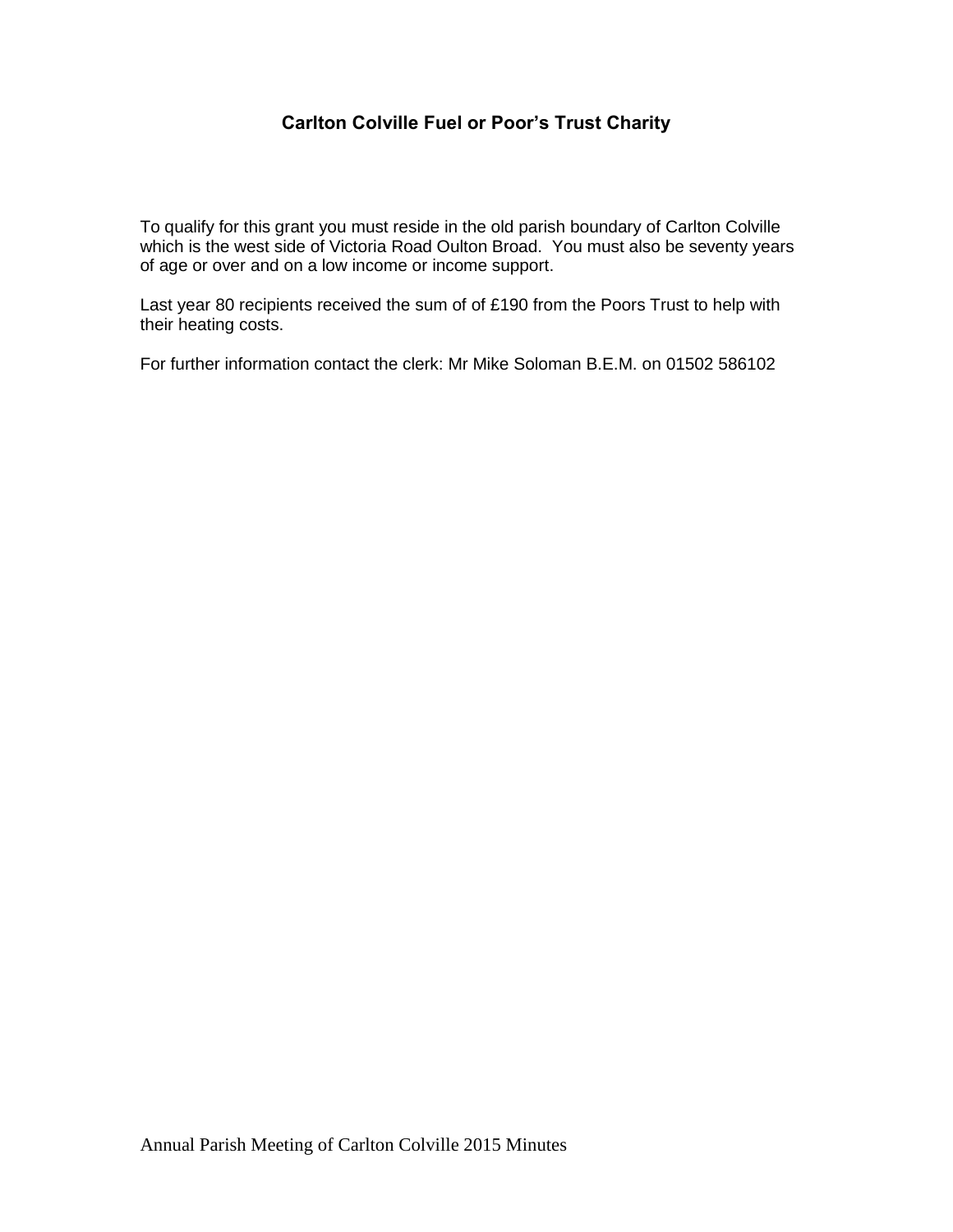## **The Dales WI Review of the Year**

by Alana Smith, President The Dales WI, Carlton Colville

Our membership is currently 65 women but new members are welcome. We meet on the third Tuesday of each month at 2.00 in the Bloodmoor community hall.

This year's programme has given us variety and entertainment. Our popular lunch club is thriving and apart from the social aspect it's an excellent way to try out and support the local restaurants.

The Craft Club goes from strength to strength and a new venture this year has been the Dales Camera Club. We are a few enthusiastic amateur photographers who go out monthly and take pictures. We are not competitive – we just share an interest and like getting out and about.

We saw some of the work produced by both clubs at a Macmillan Coffee morning held in October.

Our fundraising events have been well supported. The Quiz night in June saw one of the Dales teams win. We had a good time with plenty of laughter.

In November we held the third Craft Workshop Day and a recent cake sale was another success. The monthly raffle is sustainable income which pays for the hall hire.

Our outings this year have been interesting, entertaining and educational. We have listened to members requests and suggestions to make our days out something to look forward to. We enjoyed an Orwell cruise, visited the Suffolk Punch horses in Hollesley, went to the dogs in Great Yarmouth and the Assembly Rooms in Norwich for afternoon tea.

The Dales WI has become an important part of the local community and we are happy to help Carlton Colville Town Council by providing catering at the AGM. Our catering committee have become well known for the quality and excellence of the food they produce.

This year is the centenary of the WI. So much has happened to the lives of women in the last 100 years that the woman of today is barely recognisable to their counterparts in 1915.

It is a year of celebrations throughout the country and we have received a royal invitation to Buckingham Palace in June when 8000 women from all over the coutry will descend on the palace gardens. In Suffolk we are holding a celebratory picnic at Glemham Hall in September.

It's been a year of fun, friendship and plenty of cake!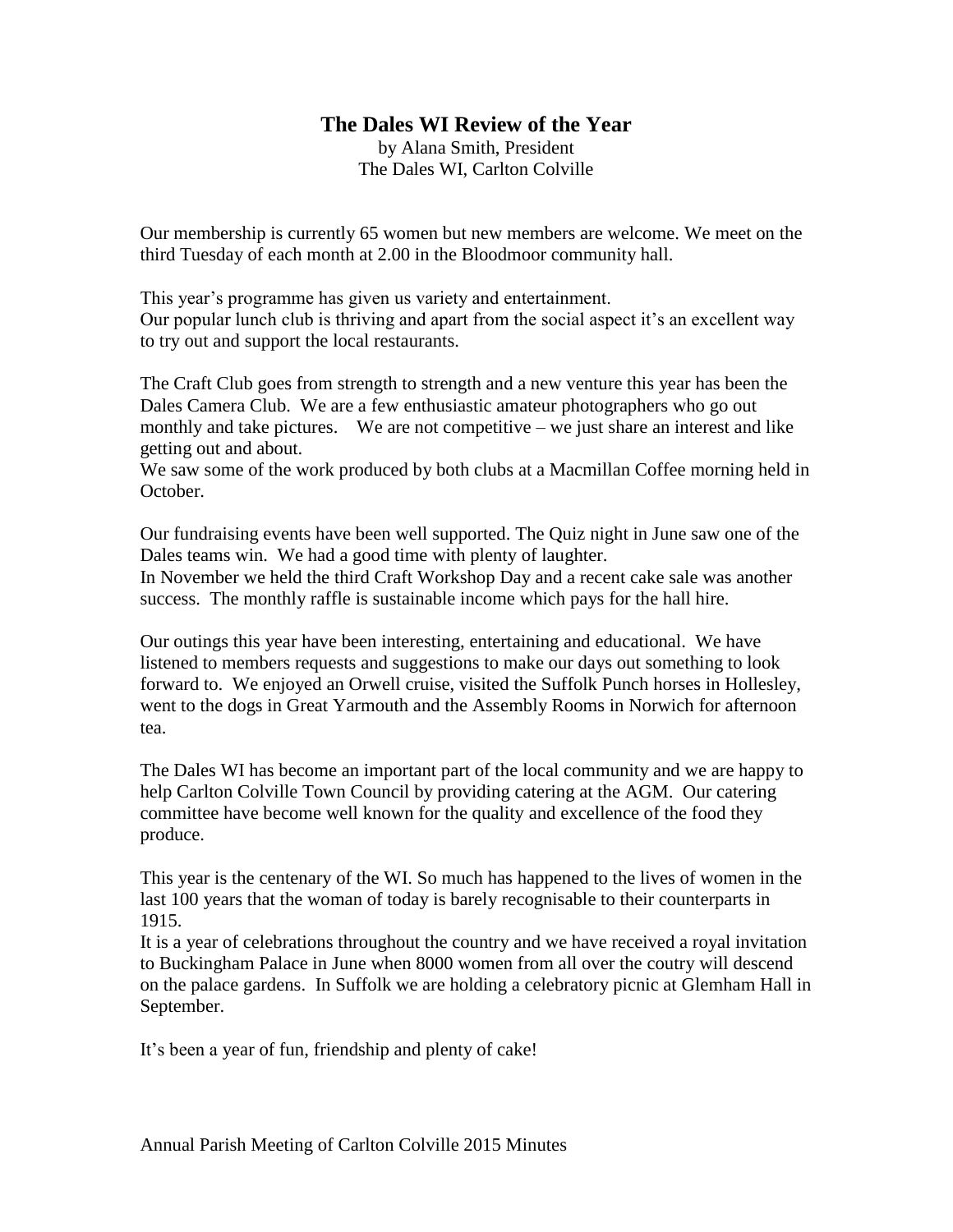## **SUFFOLK COUNTY COUNCIL: Cllr Sonia Barker & Cllr Peter Byatt\* COUNCILLOR REPORT CARLTON COLVILLE TOWN COUNCIL ANNUAL MEETING:- 15.4.15**

\*Cllr Peter Byatt has been in Hospital (currently Addenbrooke`s Hospital) since August 2014

## **Report of Councillor Sonia Barker (County Councillor for the Pakefield Division which includes Carlton Colville) for 2014/15:-**

- **Suffolk County Council key points:-**
- **Suffolk County Council Meetings:** Cllr Barker has attended all the full SCC Council Meetings held at Endeavour House, Ipswich and reported back to Carlton Colville Town Council fully on all the Public Questions asked and Motions and Councillor Questions placed before the Council and highlighted any issues of local interest.
- **Education & Children`s Services Scrutiny Meetings**: Cllr Barker (Vice-Chair) has attend all the Ed & Children`s Services Scrutiny Meetings held at Endeavour House, Ipswich and reported back to Carlton Colville Town Council highlighting any particularly locally relevant issues to do with education or children`s services.
- **Carlton Colville key Points:-**
- **•** Carlton Colville Primary School Solutions to the daily traffic chaos: Cllr Barker has led the drive to improve the daily traffic chaos (through initiating and engaging with SCC Cabinet members and SCC Officers over the last two years) which has occurred outside the school on a daily basis. Along with her colleague Cllr Sandra Gage (Opposition Spokesperson for Roads and Transport) who is also a Highways Engineer Cllr Barker put forward a number of creative solutions to a number of meetings between 2013 and 2014. After a number of meetings with various Suffolk Officers and local representatives (including the Headteacher Ms Carol Child) and a feasibility and costings schedule from Kier MG the final scheme put into motion in February, 2015. The total cost is £150,000 and includes a newly extended pavement (including improved drainage) on the school side of Gisleham Road, two new gates for the school car park area, a new pedestrian crossing in Rushmere Road and improved signage. Cllr Barker & Cllr Byatt have contributed £15,000 from their Highways budgets towards the cost of the improvements and Cllr Ladd has contributed £5,000. The work will start during the summer holidays of 2015.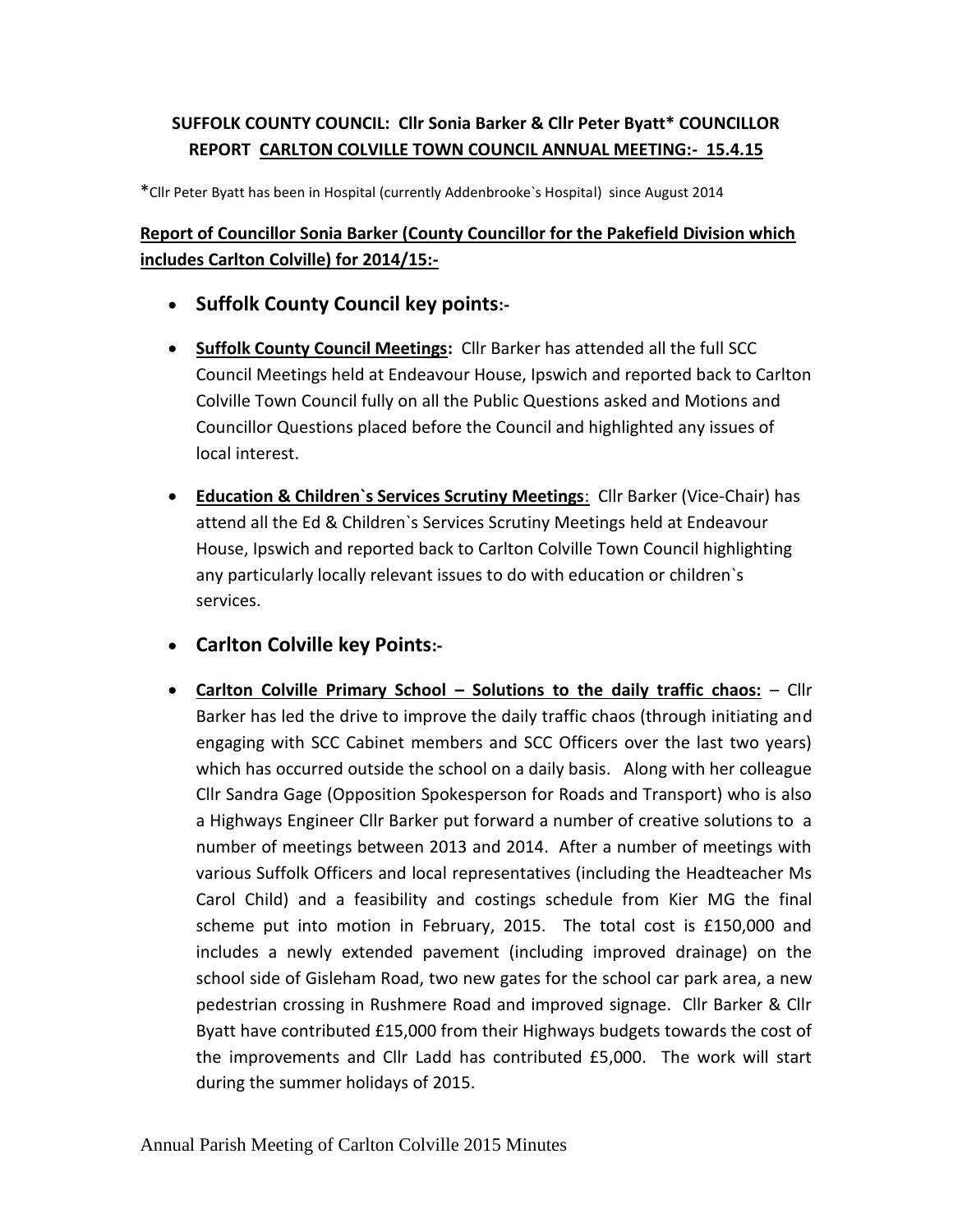## **Former Caretaker`s House at CCPS:**

Cllr Barker has been told by SCC officers that there are plans to rent the house out.

## **Former `Free` School (former Carlton Colville Primary School site**)

Recent enquiries from Cllr Barker have ascertained that SCC Children & Young Peoples` Services have reported that there is still an active interest for educational use at the site. In response to a question from Cllr Barker with regard to the use of the car park area as a park and walk to school facility that was turned down on the grounds of SCC Insurance concerns.

## **CARLTON COLVILLE HIGHWAYS**:-

Issues still current:-

- **Bloodmoor Roundabout Safety improvements**: Despite chasing this issue up on a number of occasions during the year the work on these improvements has not yet begun.
- **Junction changes on the approach to the A146 Roundabout/ Marsh Lane entry to Carlton Colville**: Cllr Barker initiated a meeting in December, 2014 between the Suffolk Highways Engineer, District Councillor Light and residents who were concerned for their safety as they turned into their residents lane alongside the A146. This project is currently undergoing a feasibility study and a start date should be available soon.
- **The possibility of Increased parking restrictions along Chapel Lane both sides of the road between the roundabout and the entrance to Monarch Way:** This is currently being looked into by the SCC Highways Officer and will be put out to consultation.
- **Other Issues:-**
- **103 Bus Service**: Cllr Barker looked into the continuation of the 103 Bus Service and was informed that the service between Pakefield and Carlton Colville would be continuing and currently there were no plans to discontinue the service.
- **Use of Grit Bins** (Previously provided by Cllr Barker & Cllr Byatt) to make Cycle Paths as well as Pedestrian Paths were considered by Cllr Light & Cllr Barker.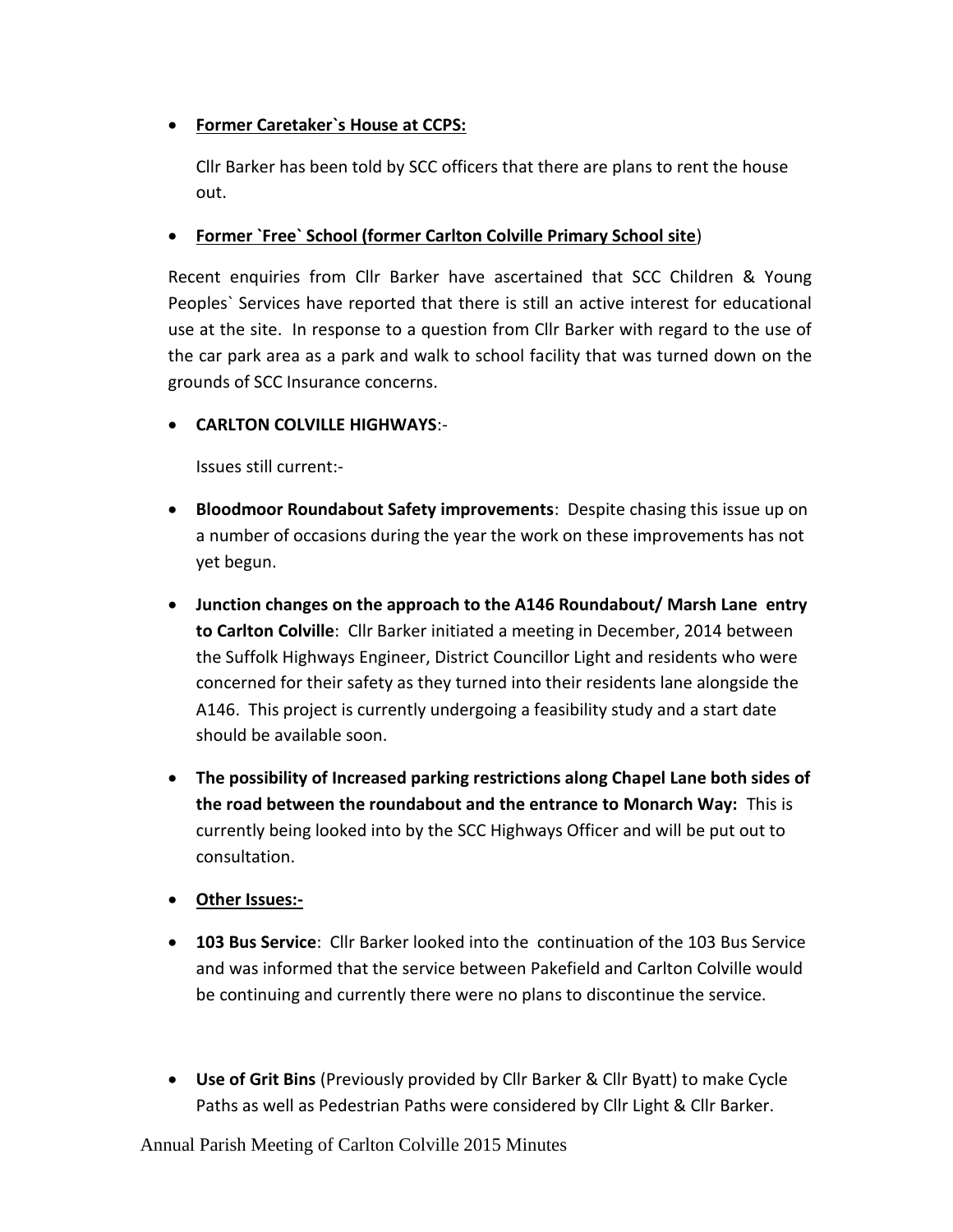**Survey of Carlton Colville for SCC Highways/WDC Concerns** – was undertaken during November 2014 by Cllr Barker & Cllr Light and follow up action has been initiated.

### **LOCALITY BUDGET (used across Pakefield & Carlton Colville) 2014/15:**

Cllr Barker & Cllr Byatt`s Locality Budgets have been used in Carlton Colville as follows:-

- 17.3.15: £700.00 to 1st Carlton Colville Air Scout Group
- 23.2.15: £2,000.00 for a new boiler at the Lowestoft Community Church in Carlton Colville for their Hall which is used by a number of local community groups
- 14.1.15: £4,466.80 towards the refurbishment of the SOLD (Special Objectives for the Locally Disabled) centre in Carlton Colville
- 30.12.14: £3,698.77 for the refurbishment of the Carlton Colville Community Centre Play Equipment in Hall Road
- 1.10.14: £1,500.00 Rotary club of Lowestoft East Point (Community Projects) Part funding of the cost of a personal dictionary for every pupil in year 6 in every Primary School across Lowestoft
- 30.6.15: £1,400.00 for the Rookery Park Golf Club (as part of joint WDC/Rookery Park)

Funding of Summer activities for young people on the beach in Lowestoft during the summer holidays

SVB 14.4.15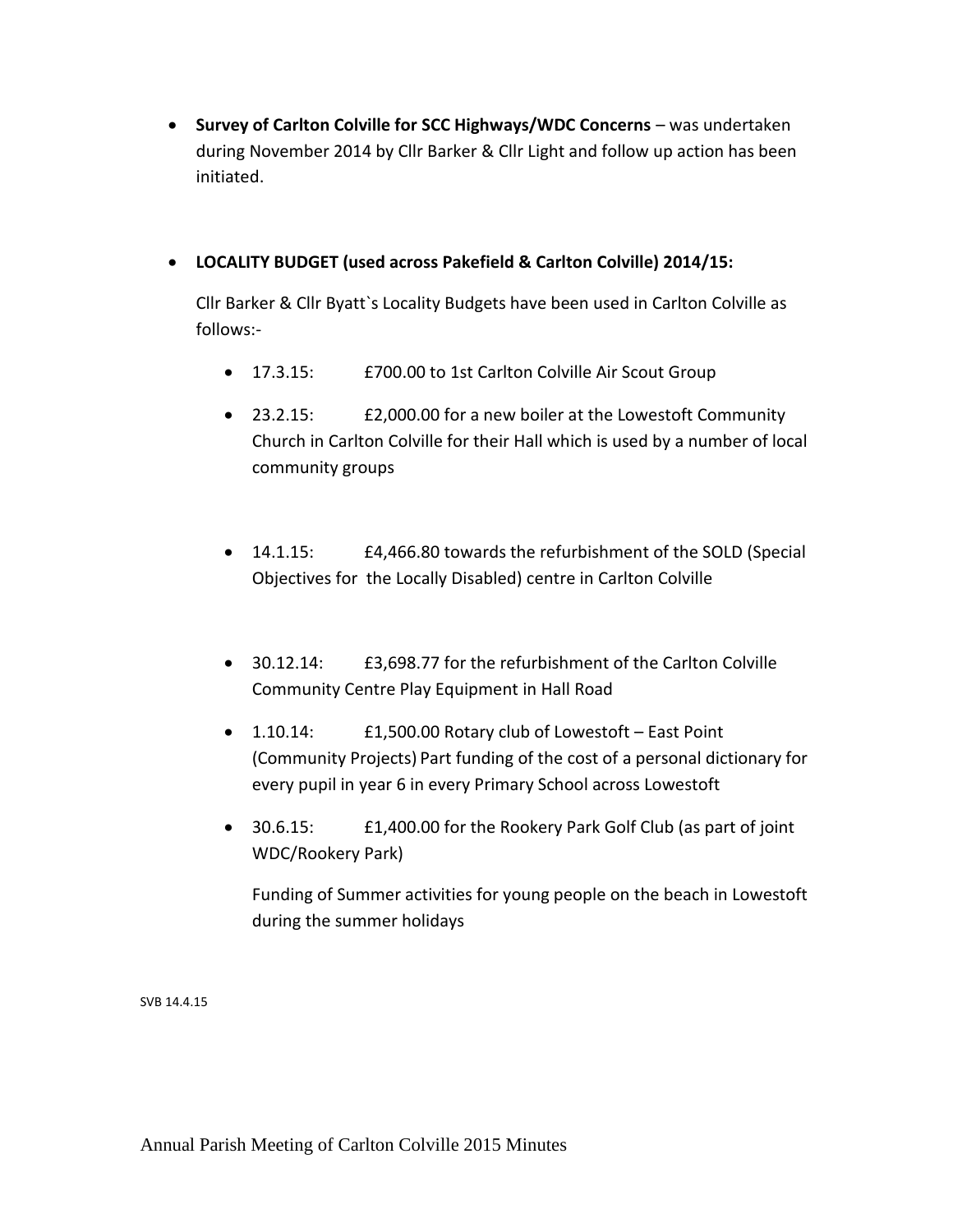Annual Report from WDCllr Paul Light.

I have enjoyed much of my time as a WDCllr. Recently, a number of residents have taken the trouble to say thank you which makes our efforts worthwhile.

I have found it frustrating trying to overcome problems that are the result of planning decisions that have not been fully thought out by different bodies who can have input into the planning process!

I have taken every opportunity to draw attention to the problems residents have contacted me about.

Some of the things I have been involved in to help/support residents since being elected:

# Since the last meeting I have followed up the removal of another sign at the Beccles Rd roundabout, repair to the fence along the north edge of the roundabout and the replacement of the bollard on Harropdale.

# I have also visited the Marina Centre with a resident to help sort out a problem they were having with WDC.

# Investigated problems, obtaining information that helped answer questions.

# Took WDC Director around CC to show him the types of things that residents find upsetting. Many of the points made related to safety matters and matters relating to planning that create problems. Eg parking bays that do not allow cars to park without going on to the footpath.

# When SCCllr Gosling was elected I also took her to these areas and SCCllr Peter Byatt has been round to my house several times to discuss various matters.

# Following complaints from residents I managed to have removed fly posters on the Beccles Rd roundabout.

# Reported and followed up replacement of damaged street signs.

# Wrote to dozens of residents to make them aware of a manufacturing fault in Velux windows manufactured between 1998 and 2003 that could shatter.

# Spent an evening trying to make residents aware of impending road closure having only getting 16 hours warning.

# TCllr Peter Tyler and I visited a lady with a problem with vehicles damaging her grass verge. Following up on her information I have spoken to the CEO of WDC and to the Planning Officer for CC . Unfortunately this is a long standing problem which is very difficult to resolve retrospectively.

# Cllr Tyler also came with me to meet a resident who had painted his side of a fence upsetting a neighbour in the process.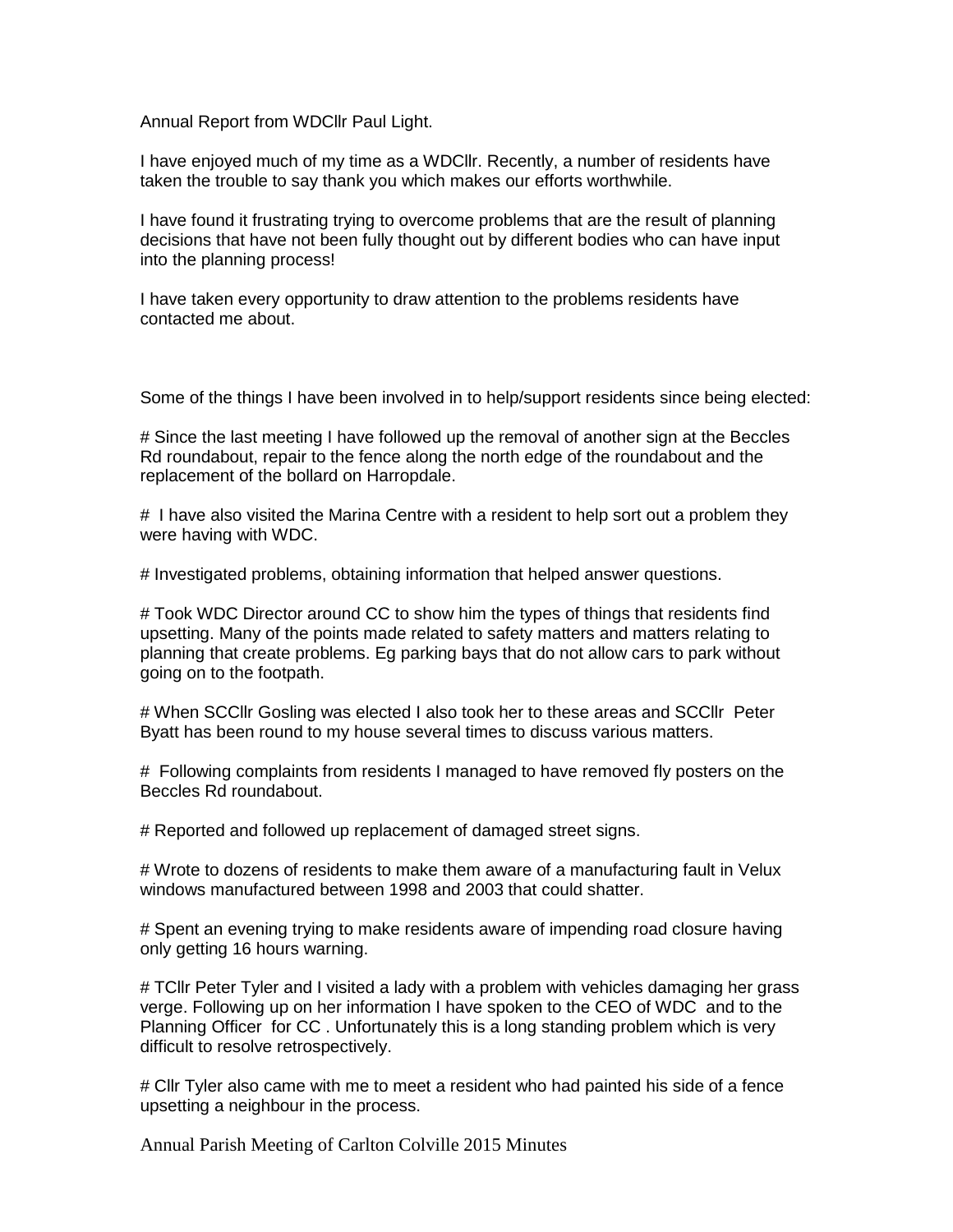# During a surgery last year the condition of trees along Rectory was reported. This I followed up again last month and the trees on the corner of Chestnut were checked and the lime was found to be badly diseased and dangerous – hence the removal!

# Helped mentor another WDCllr.

# Spent two years as Vice – Chair of WDC before standing down because of pressure of work.

# Regularly report overgrown trees, hedges and grass.

# Report full bottle bank containers for emptying.

# Report damage to footpaths and roads – often walking parts of Carlton Colville with the then Highways Manager.

# I have also written and phoned several times about the brambles overgrowing a lady's fence and been assured a strong weed killer will be used this month.

# I heard complaints about the staff parking situation at Kirkley Mill and wrote several emails about this. I was told that it had not been possible to contact the NHS negotiator for nearly a year. As a result of this all parties have meet to try and sort out a better arrangement.

# An apparently abandoned and vandalised van was reported and contact with the police indicated it was a genuine situation and the vandalism was being investigated.

# My Ward colleagues and I were contacted re black ice on the Bloodmoor cycle path that had cause at least 2 accidents which I followed up by contacting any Cllr whose ward boarded the location.

# I had a phone message from a lady having difficulties in getting a GP appointment for her son. When I phoned her back I learnt that she lived in Norwich, the surgery was Kirkley Mill and her son lived on London Road. There was a happy ending as her son did get an appointment.

# Was able to write to Env. Health to let them know that the horse manure problem reported to me had been resolved.

# I have worked with colleagues from different parties on behalf of CC and several have also contacted me for help.

# had several emails about people living rough in the area which I spoke to various departments about and was able to provide the answer that there was provision available for those who were prepared to be identified.

# Problems with dog fouling.

# Was able to get remedial work done in three areas of the town where there was flooding.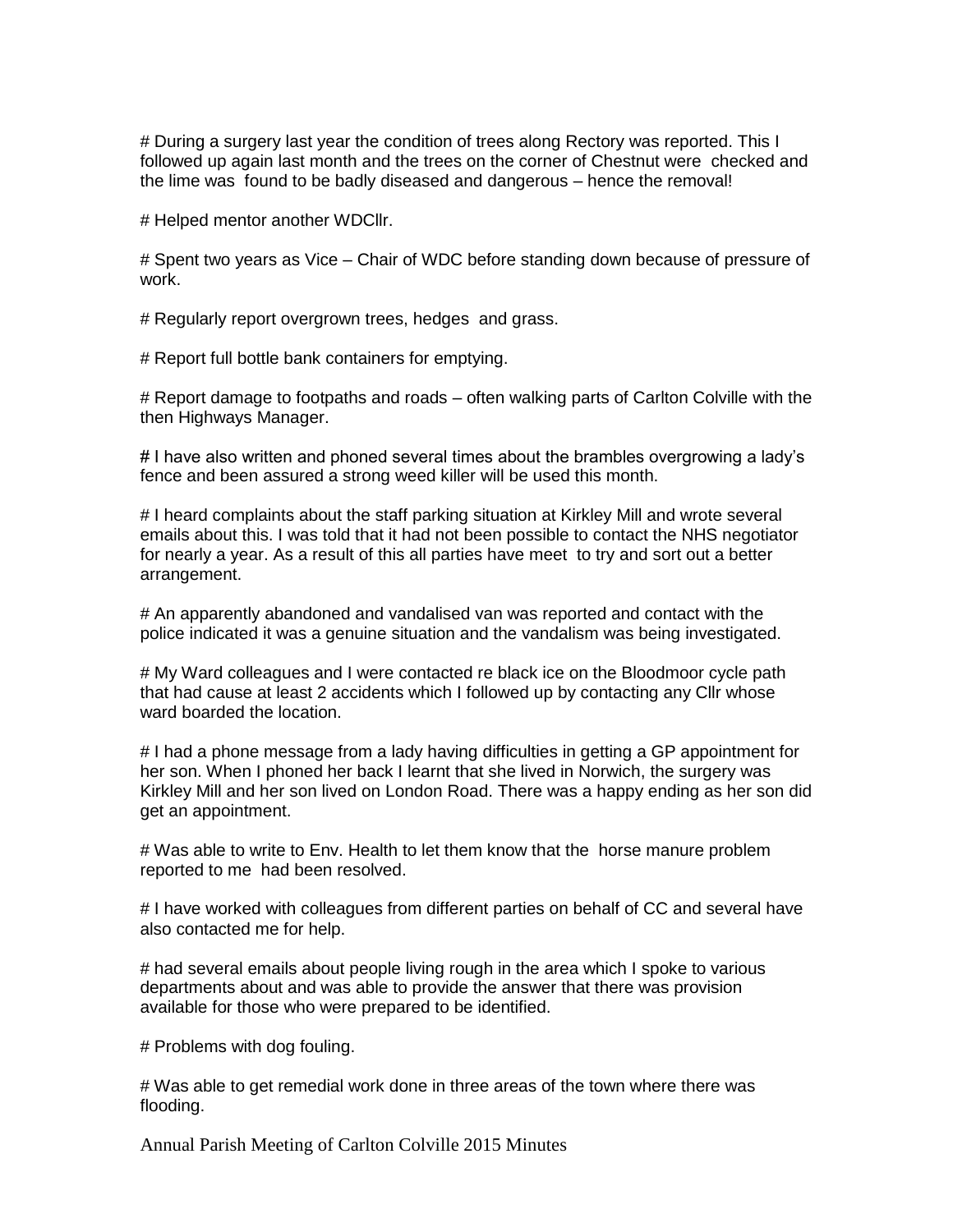# Drawn attention to areas where there were potential problems of road safety and lack of pavements.

# Concerned about the traffic situation around Gisleham school I organised meetings with our (then) SCCllr and anyone who might be able to help. As a foster carer I have first hand experience of the problems being faced daily. Unfortunately, I am no longer invited to meetings. When you stand on the playground in easterly gales and/or snow, sleet and rain you notice just how many grand parents take and collect children. Walking and cycling is not always a suitable option for many! In the modern world many parents feel it safer to look after the children to and from school.

# I have held regular monthly surgeries inviting CCTCllrs and SCCllrs to join WDCllr Grant and myself.

# Have organised meeting places and printed posters and put pieces in the Journal to make residents aware.

# Whenever possible, I have attend TC meetings have provided CCTC with monthly written reports

# I have included CCTC into any correspondence that may be of interest to them.

# I have invited the TCllrs to meetings I arrange.

# Regularly meet with WDCllr Grant to discuss CC matters.

# With the TC, I have made sure residents concerns with building developments around the town have been taken to the appropriate officers. With the support of the TC we have managed to get a development, at Carlton Hall, that was better for residents. As I am no longer on the Development Control Committee I can now express my views knowing they will no longer prejudiced my vote. On one development I was visiting the Town Hall 2 or 3 times a week to talk to the CEO, the Deputy CEO, The Director i/c planning, the Police, SC Highways and various planning Officers to put resident's (and my) opinions.

# Working with the TC able to see a more resident friendly development on Carlton Hall.

# When an application came in to build at Borrows Close looked for an alternative use and, in discussion with the Housing Officer, had the idea of allotments that the TC have so successfully achieved.

# Loss of privacy following an neighbours extension.

# Helping a new resident with problems as a result of poor building standards in their newly purchased home.

# Contacted Building Control on behalf of a Lowestoft resident whose neighbour built an extension with the use of minimal cement.

# I have supported the concerns of staff and residents concerned about the closure of wards at Carlton Court and lack of staff and beds as a result (something I regularly bring up on Patient committees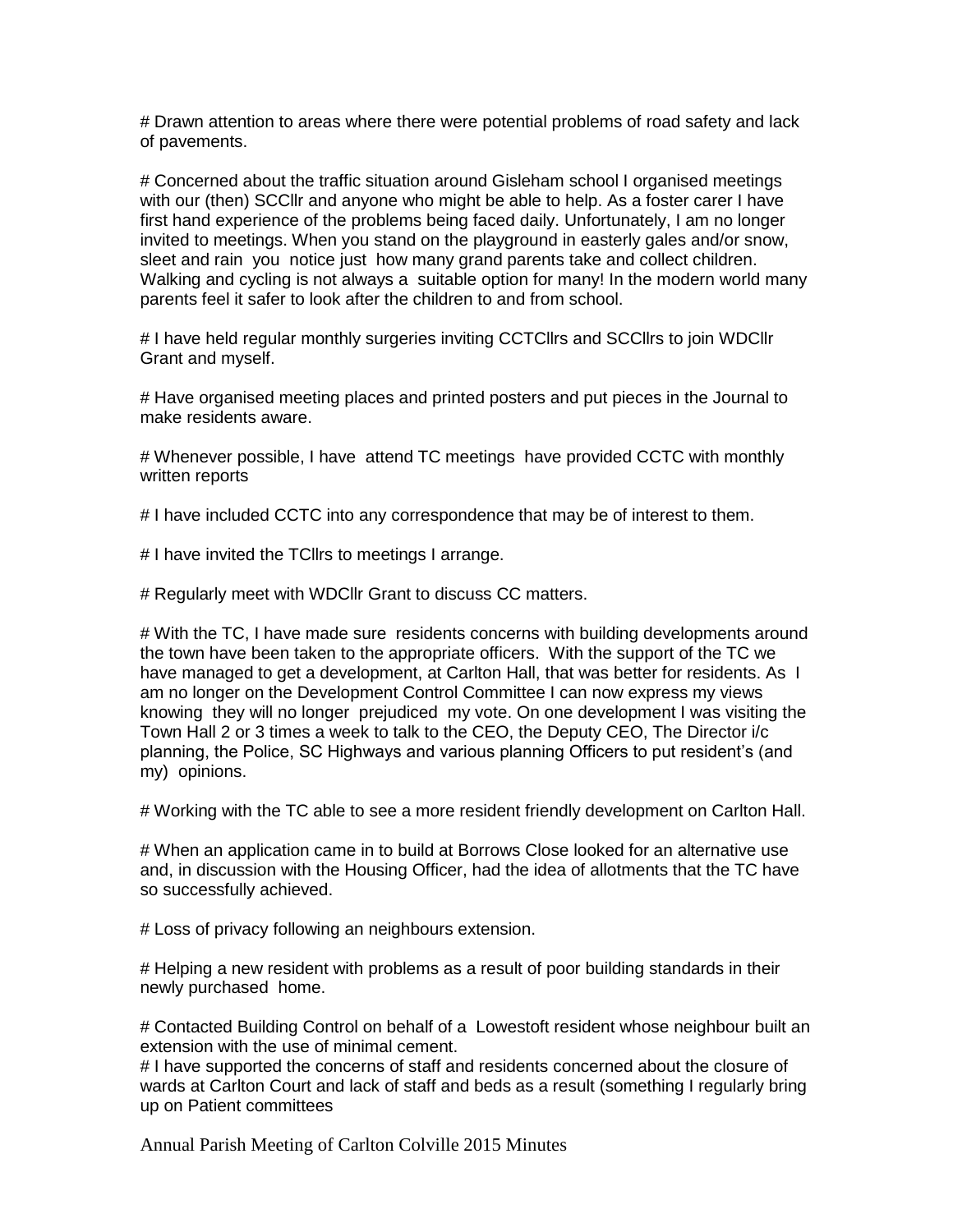I sit on) I also corresponded with Peter Aldous these concerns so he could ask appropriate questions.

# Arranged a public meeting to support the concerns of residents about the best way for the green at Harropdale to be used for the enjoyment of all.

# Arranged meetings with the Police, WDC and SCC Officers so they could see first hand situations residents are concerned about.

# Followed up complaints of emptied bins being left in driveways.

# Got a replacement bin (stolen) for a new resident.

# Helped reduce number of heavy vehicles using an un-adopted road by liaising with WDC.

# Tried to find any way of getting another un-adopted road adopted. Unfortunately it would need to be in a good condition for SCC to take this on which would mean all residents combining to fund this.

# Got a parking fine quashed because of extenuating circumstances.

# With Cllr Grant have acted as advocates to support residents with various council related problems.

# Wrote numerous emails and phone calls to get the post box moved from Marsh Lane to Anchor Way.

# Supported residents with council tax problems, including getting a repayment backdated 5 years.

# Got speed on Chapel Rd reduced from 40 mph to 30mph, and after much persistence over several years, had signs put up indicating this installed.

# Problems with horses escaping onto the golf course and the road.

# Having fly tipping and litter removed.

# Reported broken street lamps.

# Provided references for residents and signed Passport and Licence applications.

# Got broken drainpipes, belonging to a utilities provider, replaced.

# When Rosedale Surgery applied for a building extension, requested that a dental facility be included in the bid.

# Followed up road safety and visibility issues at roundabouts.

# Constantly reporting car sales in laybys.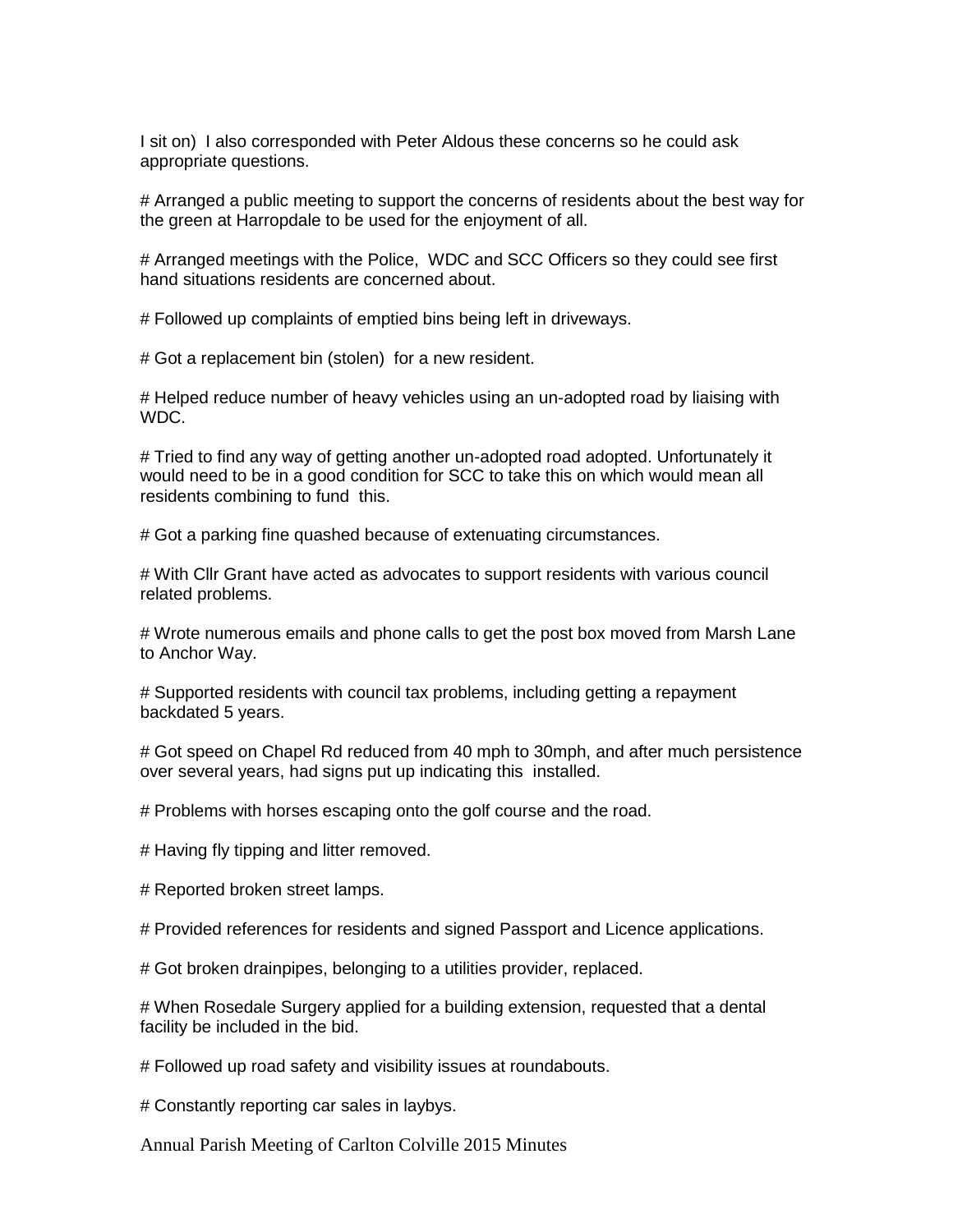# Able to help a resident get a fridge removed (its removal had been paid for two weeks earlier but it had been left).

# Organised a skateboard and scooter event and supported provision of facilities for youngsters.

# Regularly advocate the need for the Transport Museum to have the opportunity to expand.

# Written to recommend the provision of indoor facilities for the young people of the town.

# Wrote to support additional parking at St peter's church and room for additional burial land.

# Suggested the green at the old Primary School had the potential to be a site for a bowling green.

# Got promise of laundry facilities for patient's relatives at Beccles Hospital.

# Followed up concerns of a resident because a medical member of staff at A&E left and the vacancy was not advertised until after they had left. Thus there was a period when there was an extra strain on the remaining staff. Was told this was Govt policy. I wrote to Min of Health and found out it was actually the Trust's policy which I have reported to several governors.

# Followed up questions re people living rough in Lowestoft and able to report on the provision that is made to help anyone in this situation.

# Damage to grass surfaces caused by vehicles and children.

# Wrote several times to get post box moved to Anchor Way

# Constantly pointing out the folly of building garages that are not wide enough to drive into and then get out of your car - leading to more cars parking on the road!

# Organised a skateboard and scooter event at Castleton Meadow Park.

# Helped organise a Carers event.

# Organised fund raising events, and supported many others for several local charities.

# Trustee of Sea Cadets attending meetings and various events.

# Chair of Rosdale PPG (having previously been vice-chair), Member of the PPG Forum and the Patient Advice Committee.

# Organised Heartstart courses at Rosedale Surgery.

# Organised HealthWatch talk.